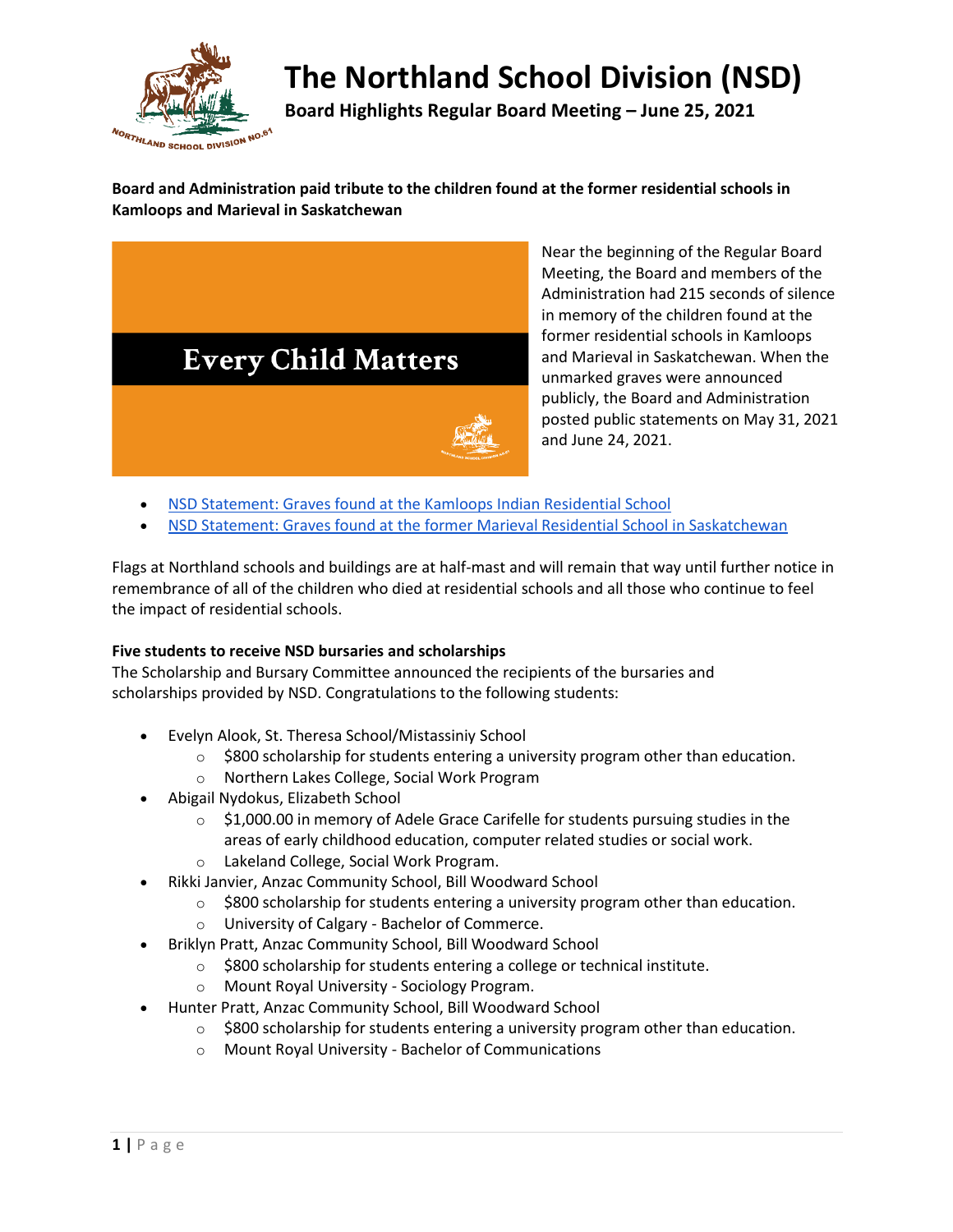#### **NSD students benefiting from participation agreements that support learning**



It was a celebratory week for Northland School Division. On National Indigenous Peoples Day (June 21, 2021), the Board and Administration officially signed partnership agreements with the TELUS World of Science - Edmonton and MacEwan University. During the Board Meeting on June 25, 2021, the trustees celebrated how these agreements have benefitted students.

**TELUS World of Science - Edmonton:** The agreement between TELUS World of Science - Edmonton and NSD will provide enhanced science programming for K-12 students. One of the goals of the partnership is to support students in discovering their career passions and interests as well as increased interest in postsecondary science programs [https://tinyurl.com/6ks4n9u3.](https://tinyurl.com/6ks4n9u3)

**MacEwan University:** NSD and MacEwan University signed a five-year agreement that will give students access to the dual credit course, INDG 100: Introduction to Indigenous Studies [https://tinyurl.com/4cnj98ej.](https://tinyurl.com/4cnj98ej)

#### **Superintendent's Highlights - Trustee recognized by PSBAA and Kindergarten programming update**



In the latest Superintendent Highlights, Dr. Nancy Spencer-Poitras highlighted the following during the Regular Board Meeting:

• **NSD Trustee wins a PSBAA award:** Dr. Spencer-Poitras congratulated Ward 9 Trustee Dr. Rubi Shirley for winning a Public School Boards Association of Alberta (PSBAA) award for promoting and advancing the Calls to Action of the Truth and Reconciliation Commission of Canada within Alberta [https://tinyurl.com/7ebpczdu.](https://tinyurl.com/7ebpczdu)

• **Kindergarten Programming:** For the 2021-2022 school year, Kindergarten students will be attending school 5 days a week. During the 2020-2021 school year, Kindergarten students attended three days a week due to COVID-19 protocols.

• **Professional Learning Common Calendar:** A professional learning common calendar has been developed. Eight days were selected as common

professional learning times for educators. This will support common district professional learning opportunities.

• **Math initiative in the works:** NSD is working with the University of Calgary (U of C) to develop a math initiative for students in Kindergarten to Grade 8. For this initiative, the resources being used are Math Minds and Jump Math. Math Minds is the method and practice used to teach